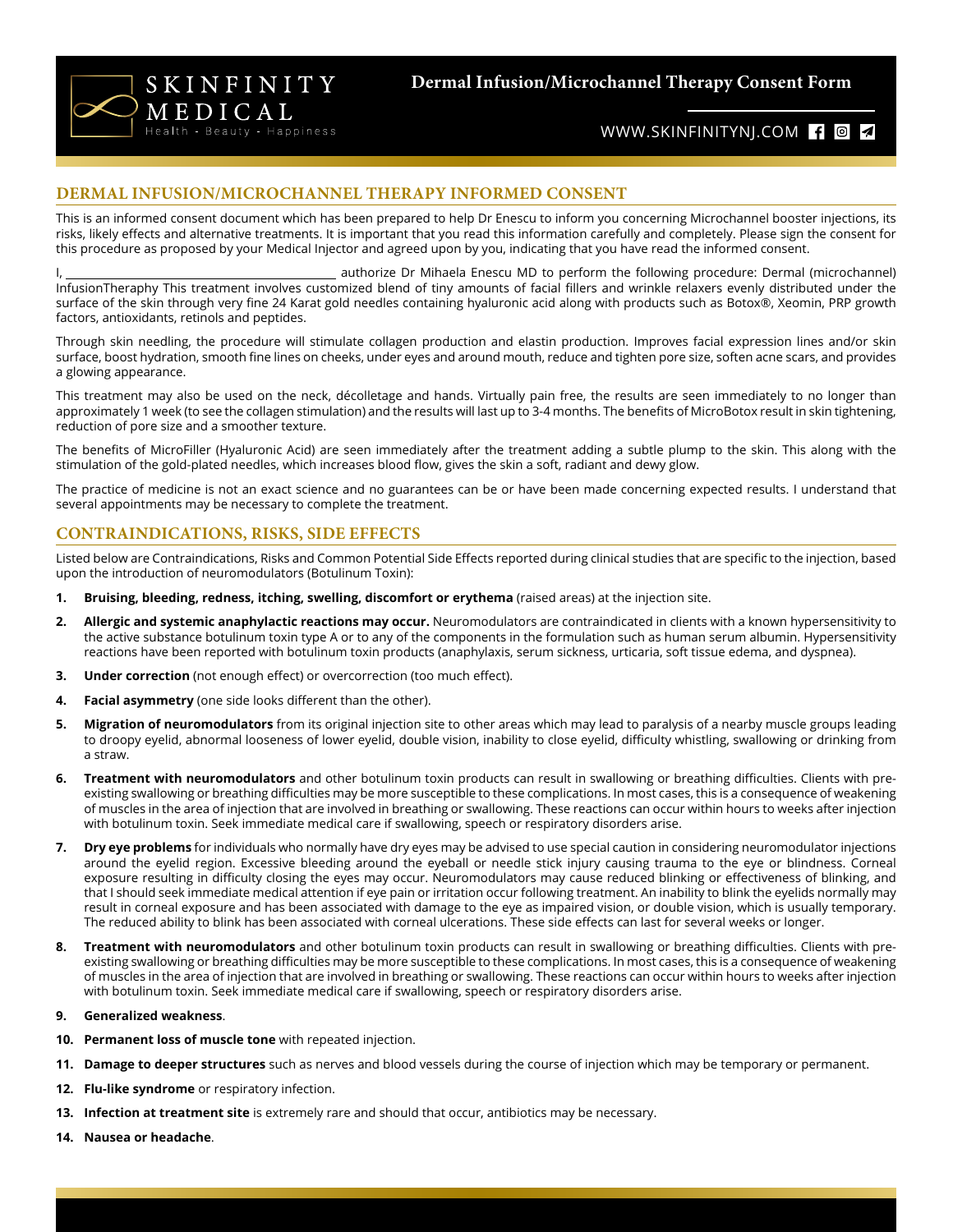

**Dermal Infusion/Microchannel Therapy Consent Form** 

# WWW.SKINFINITYNJ.COM **f d 4**

- **15. Development of antibodies** to neuromodulator cosmetic (that effect duration or result of treatment).
- **16. Neuromodulators** contains human-derived albumin and carries a theoretic risk of virus transmission.

Listed below are Contraindications, Risks and Common Potential Side Effects reported during clinical studies that are specific to the micro channel injection based upon the introduction of Hyaluronic Filler:

- **1. Bruising, Redness, Swelling, Itching, Tenderness and Pain:** I understand that there is a risk of bruising, redness, swelling, itching and pain associated with the procedure, as well as temporary skin discoloration and needle marks. These symptoms are usually mild and last less than a week but can last longer. Clients who are using medications that can prolong bleeding, such as aspirin, anti-inflammatory medications, platelet inhibitors, anticoagulants, or certain vitamins and herbal supplements, may experience increased bruising or bleeding at the injection site. Seek emergency medical treatment for post injection bleeding.
- **2. I understand that there is a risk that small lumps** may form under my skin due to the Dermal Filler material collecting in one area. I also understand that I may be able to feel the filler material in the area where the material has been injected. Any foreign material injected into the body may create the possibility of swelling or other local reactions to a filler material
- **3. Accidental Injection into a Blood Vessel:** Although rare, I understand that Dermal Filler can be accidentally injected into a blood vessel (arterial structures) which may block the blood vessel (flow of blood) and cause damage of potentially large areas of distant tissue, or potentially even a heart attack, stroke or blindness.
- **4. Infection:** As with all transcutaneous procedures, I understand that injection of any filler material carries the risk of infection.
- **5. History of Herpes Infection:** I understand that there is a risk that injection of any filler material carries the risk of a recurrence of an outbreak of herpes simplex virus (fever blisters/ cold sores/ shingles) and that the outbreak may be severe in nature. I have disclosed to the health care provider my medical history and in particular, disclosed prior herpes outbreaks. Medications must be taken prior to and following the treatment in order to suppress an infection from the herpes virus.
- **6. Skin Infection:** I understand that Dermal Filler should not be used in areas of active infection (cysts, pimples, rashes or hives) or on those who are on immunosuppressive therapy.
- **7. Allergic Reactions:** I understand that Dermal Filler should not be used in clients with severe allergies, a history of anaphylaxis, or history or presence of multiple severe allergies, hypersensitivity to any of the ingredients in Dermal Filler, especially gram-positive bacterial proteins and hyaluronic acid.
- **8. Skin Necrosis:** It is very unusual to experience death of skin and deeper soft tissues after injections. Skin necrosis can produce unacceptable scarring. Should this complication occur, additional treatments or surgery may be necessary.
- **9. Migration and Asymmetry:** I understand that Dermal Filler, as with any filler material, may move from the place where it was injected, resulting in unintended effects. The human face is normally asymmetrical in appearance and anatomy. It may not be possible to achieve or maintain exact symmetry with tissue filler injections, there can be variations from one side to the other in terms of the response to injection.
- **10. Duration of Effect:** I understand that the outcome of treatment with Dermal Filler will vary among patients . In some instances, additional treatments may be necessary to achieve the desired outcome.
- **11. Concomitant Dermal Therapies:** I understand that the safety of Dermal Filler with concomitant Dermal Therapies such as epilation, UV radiation, laser, mechanical or chemical peeling procedures has not been evaluated in controlled clinical trials. If laser treatment, chemical peeling, or any other procedure based on active dermal response is considered after treatment with Dermal Filler, before the skin has healed completely, there is an increased risk of inflammatory reaction at the injection site.
- **12. Keloids/Scarring:** I understand that the safety of Dermal Filler in clients with known susceptibility to keloid formation or hypertrophic scarring has not been studied.
- **13. Pregnancy/Age:** I understand that the safety of Dermal Filler for use during pregnancy and in breastfeeding females, has not been studied, and therefore should not be used while pregnant, nursing or under the age of 21.
- **14. Interactions:** I understand that the interaction of Dermal Filler with drugs or other substances or implants has not been studied.
- **15. Unsatisfactory Results:** Not all wrinkles can be adequately treated with Hyaluronic Acid alone. There is the possibility of poor or inadequate response from filler injections. Other surgical procedures or treatments may be needed to improve wrinkles and folds, including wrinkle creams, laser skin resurfacing, other types of dermal fillers or bacterial toxins. Although good results are expected, there is no guarantee or warranty expressed or implied. disadvantages. I am advised that though good results are expected, the possibility and nature of complications cannot be accurately anticipated and that, therefore, there can be no guarantee as expressed or implied either as to the success or other result of the treatment. I am aware that AquaGold® Fine Touch® Treatment is not permanent as natural degradation will occur over time. I understand the above, and have had the risks, complications, benefits, and alternatives explained to me by the Medical Injector. No guarantees about results have been made.

#### **ADDITIONAL CONTRAINDICATIONS :**

Aspirin, anti-inflammatory medications, platelet inhibitors, anticoagulants, Vitamin E, ginkgo biloba and other herbs/homeopathic remedies may contribute to a greater risk of bleeding and bruising problem. Do not take these for ten days before or after Botox® or Dermal Filler injections.